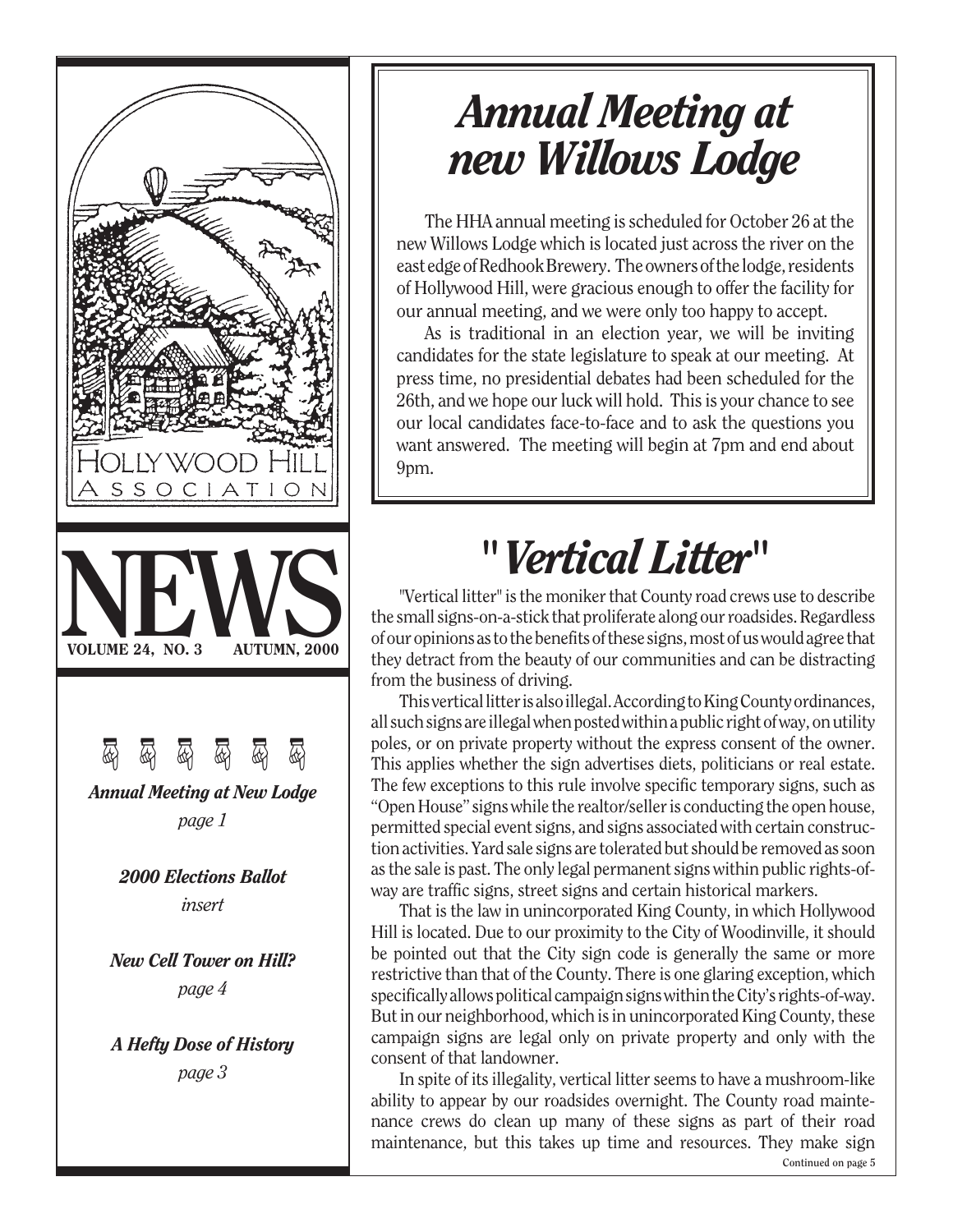### *...from the President*

*There are fascinating stories to be told about the history of our neighborhood. The marvelous recounting of many decades of life in our neighborhood, shared with us in this newsletter by the McMahons, broadens all of us through a more complete understanding of where we live.*

*We all have perspectives to share. Some of us can speak from a whole life spent living in this area. Others, such as myself, are more recent arrivals, perhaps offering fresh perspectives, but always profiting from understanding how things have come to be as they are.*

*Through all of these various backgrounds, there is one thing that we have in common: we have all been witness to great changes in our world and communities. And there is every reason to believe that change will continue. Change is the one material constant in this life, relentlessly swirling around us. Our choice in the matter is how we choose to participate in its dance; either by taking an active part in directing it or by sitting back and watching.*

*Random or undirected change results in an increase in disorder and decay. The opposite of that is directed or evolutionary change. This is the mechanism behind all of the great achievements in our world, both good and bad. The quality of any such mindful change depends largely on the goals of the forces that drive it.*

*There is no question that our community will continue to evolve. However, there is the question as to what the primary interests that direct it will be. If we, the citizens, stay active in the process, we can have considerable influence in how things turn out. If we don't, there are plenty of forces out there that will fill the void. And it is unlikely that they will care as much about the quality of life in our neighborhood as we do (if they care at all.)*

*While quality of life means different things to different people, we all choose to live here because there are certain qualities that attract us. After a long search of the region, my wife and I decided to move to Hollywood Hill. I knew nothing about its history: city boundaries, rural development densities, Agricultural Production Districts, nor of the HHA and the role it has played in the area's development. I just knew that it had a pleasant feel, complemented by the fine schools for my children.*

*Since then, I have increased my appreciation for the vision and efforts of the many people who, over the years, have brought our community to where it is. It is a legacy of which they can be proud. But time, and with it change, continue to march on. It is a basic axiom of history that no battle is won forever. So it continues to be up to us, the citizens, to demonstrate our commitment to protecting what has transpired in bringing us to where we are as a community--and, just as importantly, to carry forward the vision that a community can mature while mindfully avoiding the faceless sprawl that has victimized so many others.*

### *••• Dues •••*

*Check the top line of your address label to see if your dues are current. If you have not sent in your dues for the current year, an envelope and application form are included*

*in your newsletter.*

*Dues are \$25 per*

*calendar year.*

### YOUR ASSOCIATION

The Hollywood Hill Association is a private, state nonprofit corporation, formally chartered in 1976. We are an all volunteer, community based organization, dedicated to the preservation of our community character. Our primary goals are the preservation of Hollywood Hill's rural designation and the preservation of the agricultural lands of the rural Sammamish Valley. We are widely recognized by both government officials and development interests as an influential and determined organization. Our many successes have been due, in large part, to dedicated volunteers, and to the support of our many members. We encourage you to become actively involved in the Association by joining one of our standing committees. Please contact any Board member for more information.

| President        | Mike Tanksley: 483-2529     |
|------------------|-----------------------------|
| Vice President   | Ken Goodwin: 481-4994       |
| Secretary        | Tricia Callahan: 488-6863   |
| Treasurer        | Jan Hunt: 806-0118          |
| <b>Directors</b> | Steven Gallagher: 883-0661  |
|                  | Karen Mackie: 483-0889      |
|                  | Marsha Martin: 883-8561     |
|                  | Torrey Russell: 483-6531    |
|                  | Joanne Szymanski: 481-8088  |
| Committee Chairs | Government: Marsha Martin   |
|                  | Membership: Steve Gallagher |
|                  | Environment: Mike Tanksley  |
|                  | Events:                     |
|                  | Newsletter: Karen Mackie    |
|                  | Roads: Tricia Callahan      |
|                  | Trails: Susan Cyr: 487-2908 |
| Website          | www.hollywoodhillassoc.org  |

The HHA is managed by a 9-member Board of Directors. Elections are held by mail each autumn at the time of the HHA annual membership meeting. The existing Board selects candidates from those volunteers who have demonstrated a willingness to actively contribute to the HHA and who support its goals. Board meetings are scheduled for the 2nd Thursday of each month at the homes of Board members. The Board welcomes HHA members who wish to attend these meetings as long as prior arrangement has been made. Because these are business meetings, space availability and legal issues may require closed meetings from time to time. Contact any Board member if you are interested in attending.

*--- Mike Tanksley*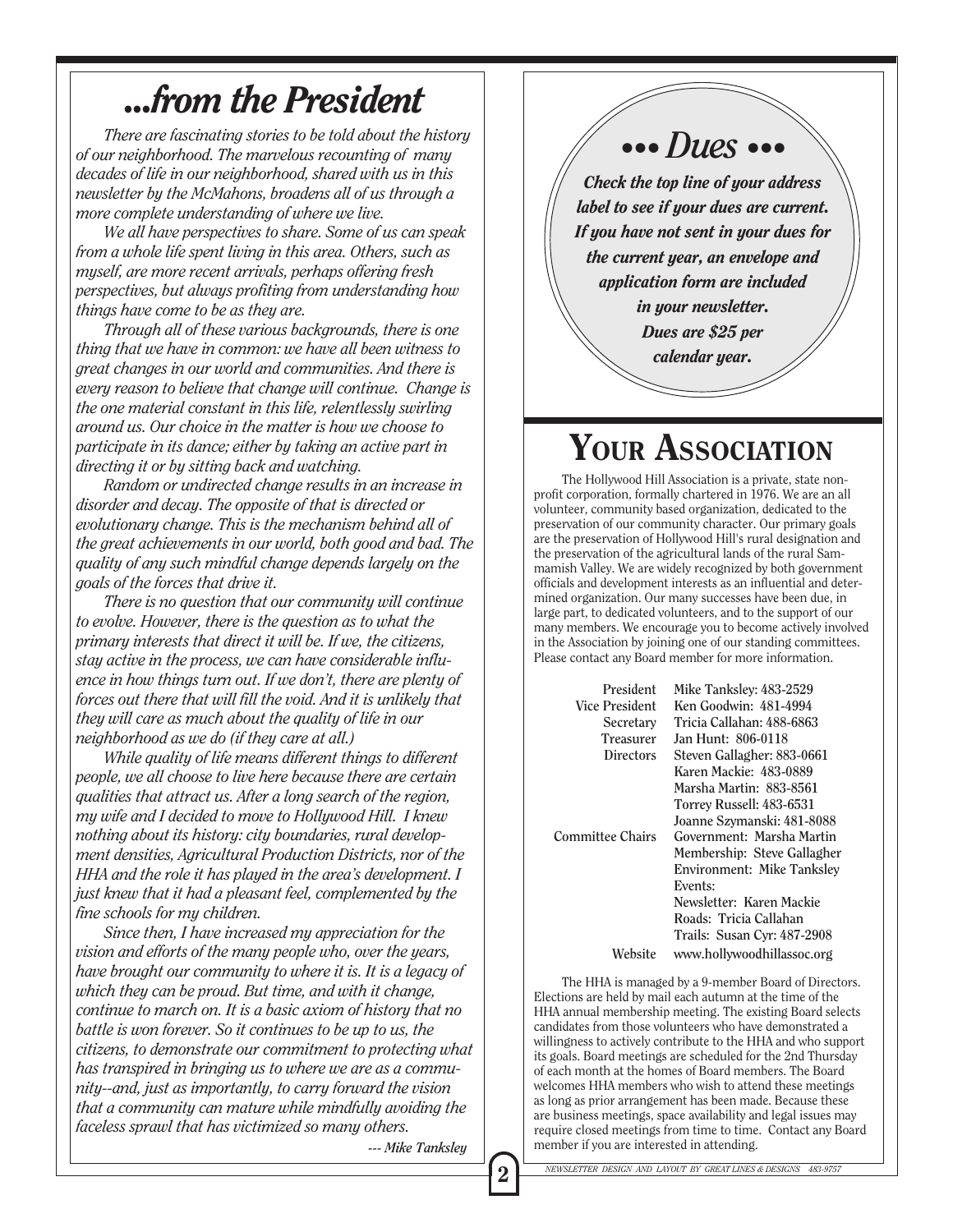# *Hollywood Hill History: The McMahons*

3

Mr. and Mrs. Andersen with their three small children Helen, Edith and Edwin, came to Seattle in 1923. After buying 5 acres from the Stimson Land Company, they rented a house on the Hollywood Poultry Farm while Mr. Andersen, a carpenter, built their house. It was the first house built on the south side of the Hill.

To build their house, Mr. Andersen borrowed a team of horses and a wagon from George Petersen to bring building materials, which cost just \$900, from Keeney Lumber in Bothell. Mr. Petersen owned the land from the Chevron station to the Sammamish river and north to the where the Gold Creek Athletic Club is now.

Helen's youngest brother, Harold, was born in 1925. He was named after Harold Stimson, one of the sons of Fred Stimson who owned the Farms (both poultry and dairy). Harold managed the dairy farm after his father's death. Later Harold moved to Seattle, and the farm was subleased.

That same year there was a terrible forest fire which stopped just short of the poultry farm. Everyone helped fight the fire, which lasted 3 days before it was extinguished by a rain storm. It started in the abandoned homestead at the top of the Hill owned by the Denneys and Minors, probably by a careless smoker picking berries or apples in the orchards (near Sunrise Elementary today).

No running water, electricity or telephones were available until 3 years later. All the roads were unpaved single lanes with grass growing in them. Then there were neighbors as the properties below were settled by the Scotts from Kansas, the Kramlichs from Colfax, and the Toskeys from Royal Slope in Eastern Washington. The new neighbors had fled the drought which started before the Great Depression. The new settlers worked at the poultry farm and planted gardens and orchards of their own as soon as their houses were built. Mr. Andersen helped the new neighbors build their homes, and in 1924, bought one of the first cars and helped his neighbors bring in supplies.

Above the Andersen's was the Hollywood Fox Farm which was owned by the Chambers family, originally from England. Their house had a lookout tower to watch for cougar, coyotes, and other wild animals which might attack the fox and mink. John McCue from Scotland lived across the road from the Fox Farm and worked there. Mr. Chambers committed suicide after losing all his investments during the Depression. During that time, many of the men in the area worked at the WPA, helping dig ditches and clear land for new roads on the upper side of the Hill. Neighbors traded milk, butter, eggs, vegetables, fruit, even newspapers, and *The Saturday Evening Post*. Everyone knew everyone else and sort of looked out for each other.

Hollywood was called Derby when the Fred Stimsons purchased the large piece of land running down to 124th and had the mansion built which served as their country home. They still maintained their large home on West Highland Drive in Seattle. After most of the landscaping was done, Mrs. Stimson took an interest in raising roses and carnations in the greenhouses, and had the long upper driveway by the railroad tracks planted with young holly trees. As these trees were predominent in the area, she requested the community's name be changed to Hollywood, and her request was granted.

Mrs. Stimson owned Hollywood Florists in Seattle on 3rd Ave until the time of her death. The Stimsons owned the Hollywood Poultry Farm, and Mort Adkinson lived in the big house overlooking the valley, serving as the manager of the large leghorn poultry farm. In later years, the farm housed Rhode Island laying hens.

After this, part of the Hill was logged off partially by the White River Co., and Bob Peterson (son of George and Reignhild Peterson, owner/builders of the grocery store at the foot of the hill by the Hollywood Schoolhouse). Helen was told the Stimsons furnished the brick to build the original schoolhouse in 1911. Land on the Hill was sold off in 5-acre tracts, up to 168th St.

Some of the earliest settlers on the Hill were the Donegards, the Jaderholms, the Hansens and the Bob Petersons. Petersons also ran a large logging operation with bunkhouses, a cookhouse, and other buildings on 168th at the edge of the Tolt pipeline. This house still stands. With the exception of the loggers, most of the employees were Chinese. After the fir and cedar were gone, Bob Peterson had a large barn built for dairy cattle and went into the dairy business. The barn sat empty and abandoned for several years until a couple named Sabo bought it and started the dairy again. They had to contend with the Scotch broom which took hold after the trees were gone. At one time, this whole area was covered by Scotch broom, and little by little it has been destroyed. The big barn was torn down a few years ago; a new house replaced it recently.

John and Helen were married in September of 1941,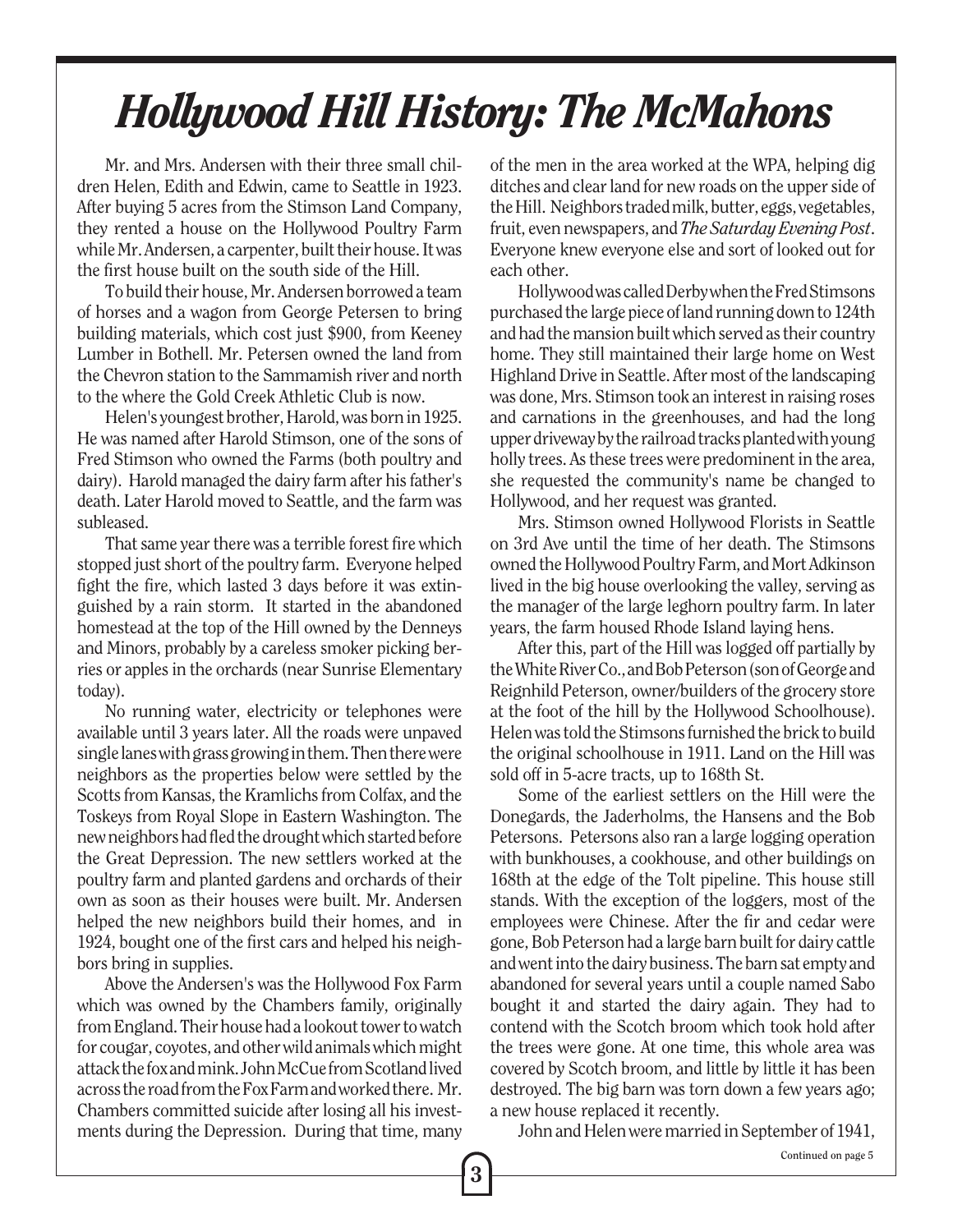# *Cell Tower proposed atop the Hill*

VoiceStream Wireless proposes to erect a cell tower on a residential property alongside Hollywood Hill's main North-South thoroughfare. The proposed structure is a sixty-foot tall aluminum "monopole" surrounded by a chain link fence, topped by a large array of antennas. It would be located sixty feet from the intersection of 158th Ave NE and NE 160th St.

Neighbors within 200 feet of the proposed location were notified by mail and invited to attend a public information meeting regarding the proposal. The meeting was held on Wednesday, September 20, 2000 in the Hollywood Hill Elementary School gymnasium. About seventy area residents attended the meeting.

VoiceStream's spokesperson, Tom Slade, chaired the meeting. He described the project and then took questions and comments from the floor. Justin Abbot, the King County permit examiner who would oversee VoiceStream's permit application, also attended the meeting. VoiceStream had not applied for a permit at the time of the meeting.

Neighbors expressed strong objections and urged VoiceStream to reconsider the proposal. Many people expressed concerns about preserving the rural character of the Hill. Others asked VoiceStream to explain the health risks that might be associated with such a tower. Several people proposed alternative locations for the tower that would better preserve the character of the neighborhood.

VoiceStream's spokesperson, Tom Slade, promised to pass along residents' objections, concerns, and alternative proposals to the decision makers at VoiceStream. He also agreed to present VoiceStream's response at a public hearing to be scheduled later this month.

The Hollywood Hill Association wishes to preserve the rural character of Hollywood Hill. Cell towers located on the Hill should be designed to fit in with the landscape and be located in areas that are inconspicuous. HHA urges residents to examine the VoiceStream proposal and share their opinions with their neighbors, VoiceStream, and the King County Examiner.

For more information, contact neighborhood resident Steve Philips at 425-489-2889, the King County permit examiner Justin Abbot at 206-296-7056, or VoiceStream's representative Tom Slade at 425-398-7619.

### *Farm LLC News -- Stock up on Shortcake!*

Noticed the activity on the former Schiessl property? FARM LLC is putting up 10 hoop houses and planting 11,000 strawberry plants this fall. Farming visionary Claire Thomas estimates that each plant will produce a pound of berries.

We're experimenting with different planting methods to see what will work best at that location. Most of the strawberries will be planted in hoop houses to protect them from the rain and cold. About a third will be planted outside with row cover. By planting now, we hope to get a jump on the strawberry shortcake season with fresh, local berries before they're usually available.

What will we do with 11,000 pounds of organic strawberries? Some will be sold at the FarmStore, others will be available for U-pick customers.

We are also clearing land and preparing it to plant bamboo and apple trees.

**Chickens and chard.** The Backyard Food Factory is almost ready to go! This innovative solar-/animal-heated greenhouse is designed to feed a family of four and demonstrate sustainable farming practices. One side of the greenhouse holds plants—currently lettuce, broccoli, chard, carrots, squash, and strawberries—the other side houses chickens. Stop by and take a look—you've never seen anything like this!

**Saturdays at the Farm.** We welcomed about a thousand people to the LLC Ranch this summer for our popular Saturdays on the Farm program. Visitors, many of whom had never been here before, enjoyed riding the ponies, feeding the goats and other animals, and experiencing first hand the benefits of urban fringe farmland. The Management Committee is already discussing ways to expand the program next year.

Pumpkins and Preschoolers. Once again, we have a full schedule of preschool Pumpkin Farm Field Trips lined up. Students walk through the cornstalk maze, greet and feed the farm animals, learn about life on the farm, and choose their own pumpkin from the field.

**Come see us!** You're always welcome to drop by the ranch and learn more about what we're doing. We'd love to see you.

*--- Christine Dubois, FARM LLC*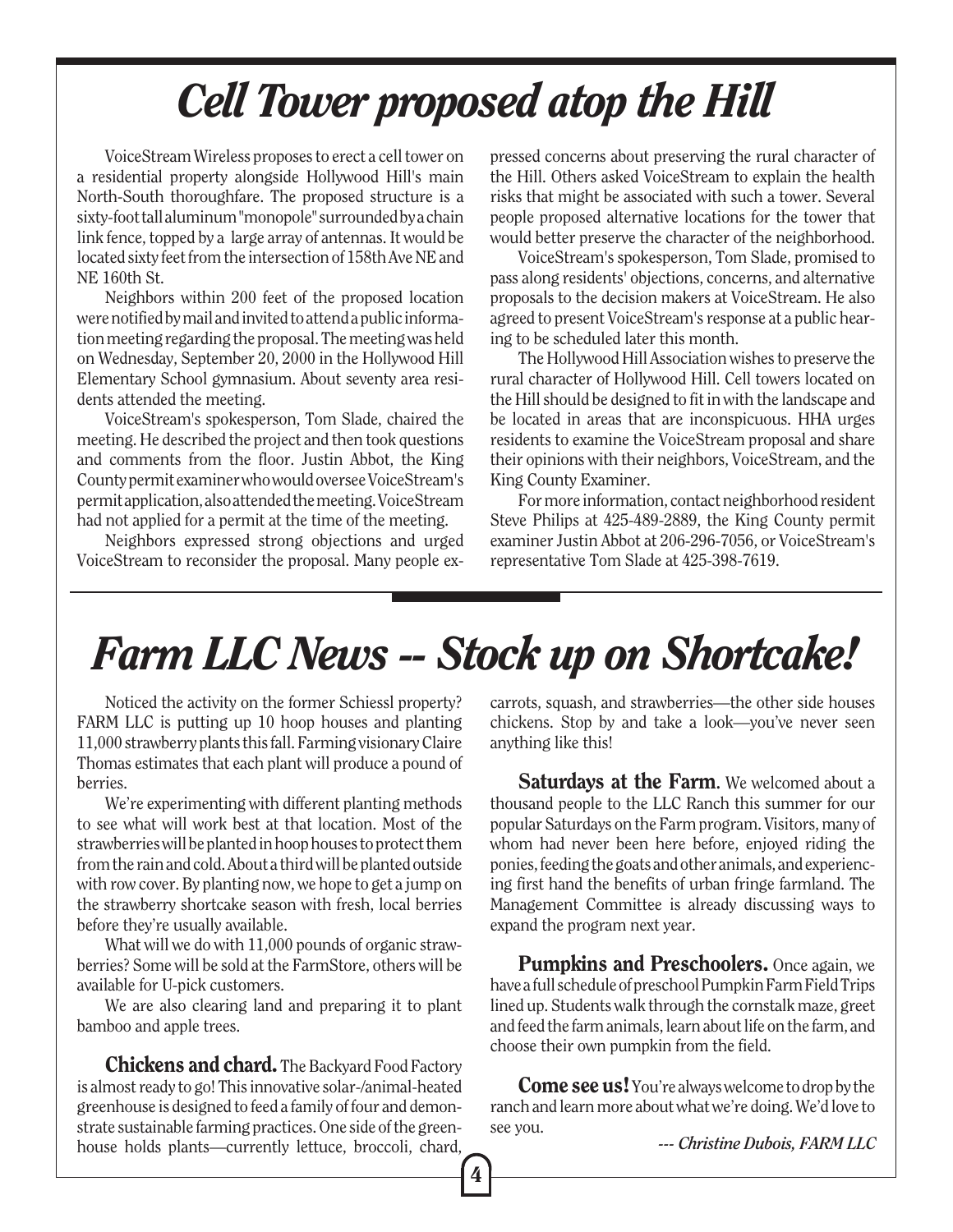#### *Continued from p.3*

### *More about the McMahons*

and WWII was declared on Dec. 7, 1941. Her father predicted that John and his own two sons would be involved. When drafting started in 1942, John and Helen were living in Seattle, with 6-month old Johnny. Luckily the place next to her father's was for sale. John was drafted, they sold their house in Seattle and moved --to a house with no electricity or running water. A month later, John was in the Coast Guard, when Mr. Anderson had a heart attack. He sold the car, the home, (cow: free) and he and Mrs. Andersen moved into Seattle. Mrs. Andersen died three years later, in 1952.

During WWII, Helen's brother Edwin, who was in the Coast Guard, was killed in a tragic accident in Alaska just before he was to take command of the base at the government locks in Ballard. Her brother Harold was a ball turret gunner on a B17, making his 35 missions over Germany. He now lives in Sequim. Helen's husband was in the medical corps in the Coast Guard, spending his years at the Marine Hospital as a surgeon's assistant. Their second son, Jim, was born there.

In 1955, Helen and John bought back Helen's family home. After enlarging it, adding a furnace and fireplace and two baths, they moved in on March 9th of 1959 with their 3 sons, John, Jim & Jeffrey. Today Jeffrey lives with them, and does most of the chores, plus works on cars, and is restoring a 1930 Ford truck for friends of the family.

Their house, which sits at the bend of the road on 143rd St. & NE 160th Place, is sporting a cheerful new paint job, red with white trim. Cows are usually grazing in the lower pasture. A few years ago, two school-bus loads of children and some people in cars stopped to watch a calf being born. A neighbor and Seattle P-I reporter, John Hahn, wrote an article about it.

John and Helen are both active in the community. John is a Lion's Club member and handles the rental and maintenance of the club's Mt. View Community Center. They both play Mr. and Mrs. Claus for preschools, nursing homes, Hollywood Schoolhouse renters, the City of Woodinville, etc. Helen arranges the rentals for the Sammamish Valley Grange Hall, as well as being an active member of the Woodinville Historical Society, the Northshore Woodinville Satellite, the Bothell High School Alumni Assoc., and does voluntary work at elementary schools. She brings the experience of pioneer life to the kids by demonstrating making butter and bread, scrubbing clothes, ironing, and showing what daily life was like for the pioneers. In addition to these activities, Helen helps in the reading incentive program at a local elementary school. She also is a member of the Cottage Lake Auxiliary. The Auxiliary meets every Monday and has special sewing and drawing groups. They put together a cloth "quiet book" for which Helen does most of the drawing for the Historical Society. She also did the drawings for the 202 Heritage Highway Brochure and is often asked to make signs for every organization to which she belongs. In March, the Woodinville Historical Society presented Helen with a lifetime membership for her work with all the schools in the area.

*Coming issues of the newsletter will have more historical information from Helen and her husband.*

#### *Continued from p.1*

### *Vertical litter- a bad "sign"*

cleanup a relatively low priority. As for private citizens cleaning up their roadsides, it is within our rights, but the County discourages such activities, citing safety concerns. They direct any such enthusiasm toward the Adopt-A-Road program, which provides roadside safety equipment.

There are some things we can do to improve the situation. First, we can raise our individual awareness of the issue, including proper posting of our own signs. Next, calls to King County road maintenance, alerting them to illegal signs, have an important impact. The phone number is (800) 527-6237 or FAX (206)296-6604. They will want to know the location and nature of the sign(s). Then, any contact with the King County councilmembers, particularly Louise Miller, expressing concern for this issue and support for current efforts to streamline the code enforcement process will be helpful. And active participation in cleaning up illegal signs through an Adopt-A-Road program is of great help.

Our voices and actions on this issue can give the County the nudge it needs to enforce the existing laws and provide our communities a tangible improvement in the aesthetic quality of our public resources.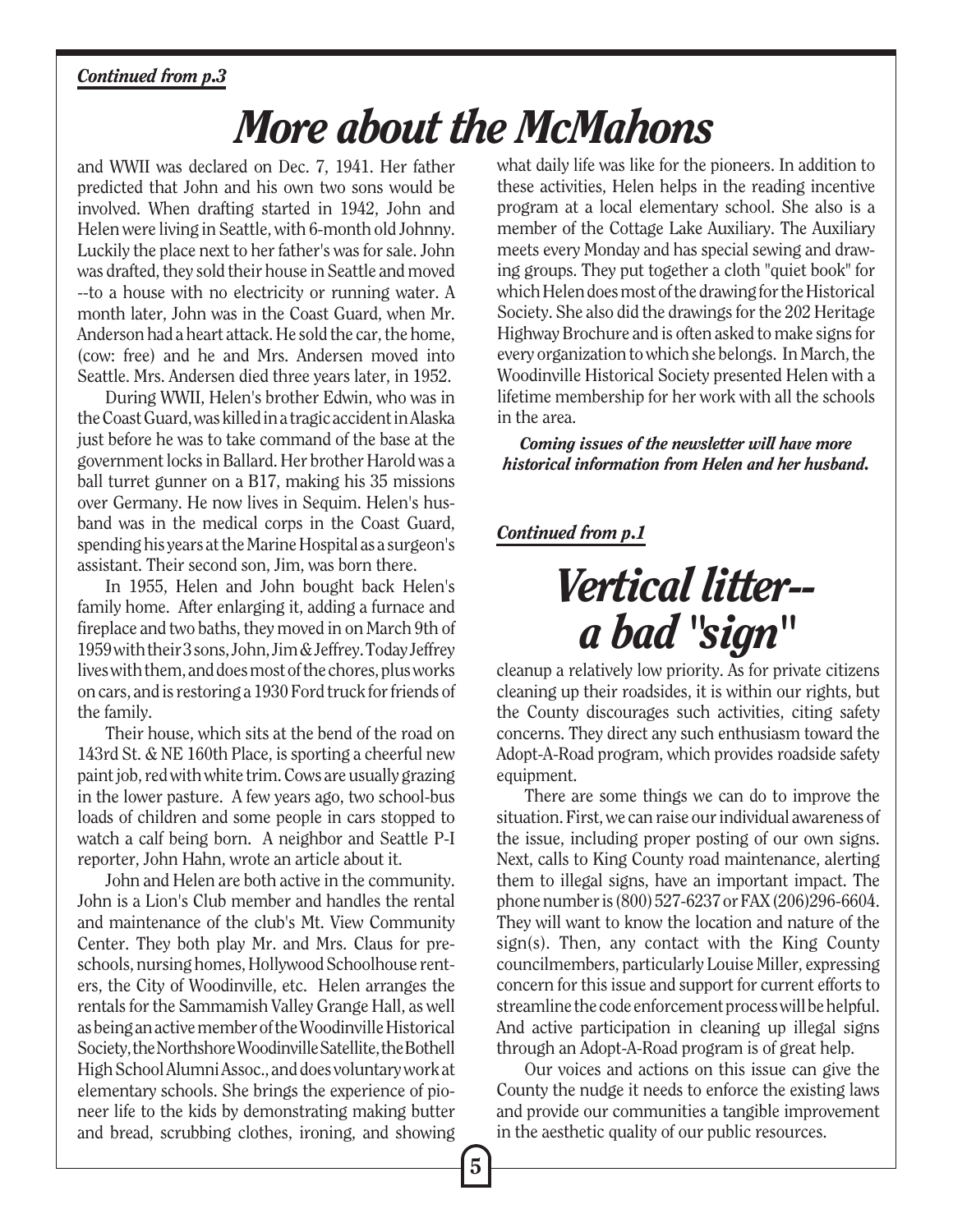### HOLLYWOOD HILL ASSOCIATION OFFICIAL 2000 BALLOT

The time has come again for the election of officers and for filling open positions on the Board of Directors. Two individuals are allowed to vote for each household with a paid membership to the Association. The newsletter for paid members contains a ballot. Ballots must be returned to the HHA by October 26.

### *The Officers and Board*

Officers, who are also members of the Board of Directors, are elected for a one year term. The Board members are elected for two year terms. The Board terms are staggered so that about half the 9 member Board comes up for reelection each year.

You must vote for both Board positions AND officers. There are often individuals who are running for both the Board and an officer position, and these individuals must be elected separately to both positions.



#### *IMPORTANT:*

This ballot must be received via mail at the Hollywood Hill Association by October 26, 2000. Fold and mail to address on other side.